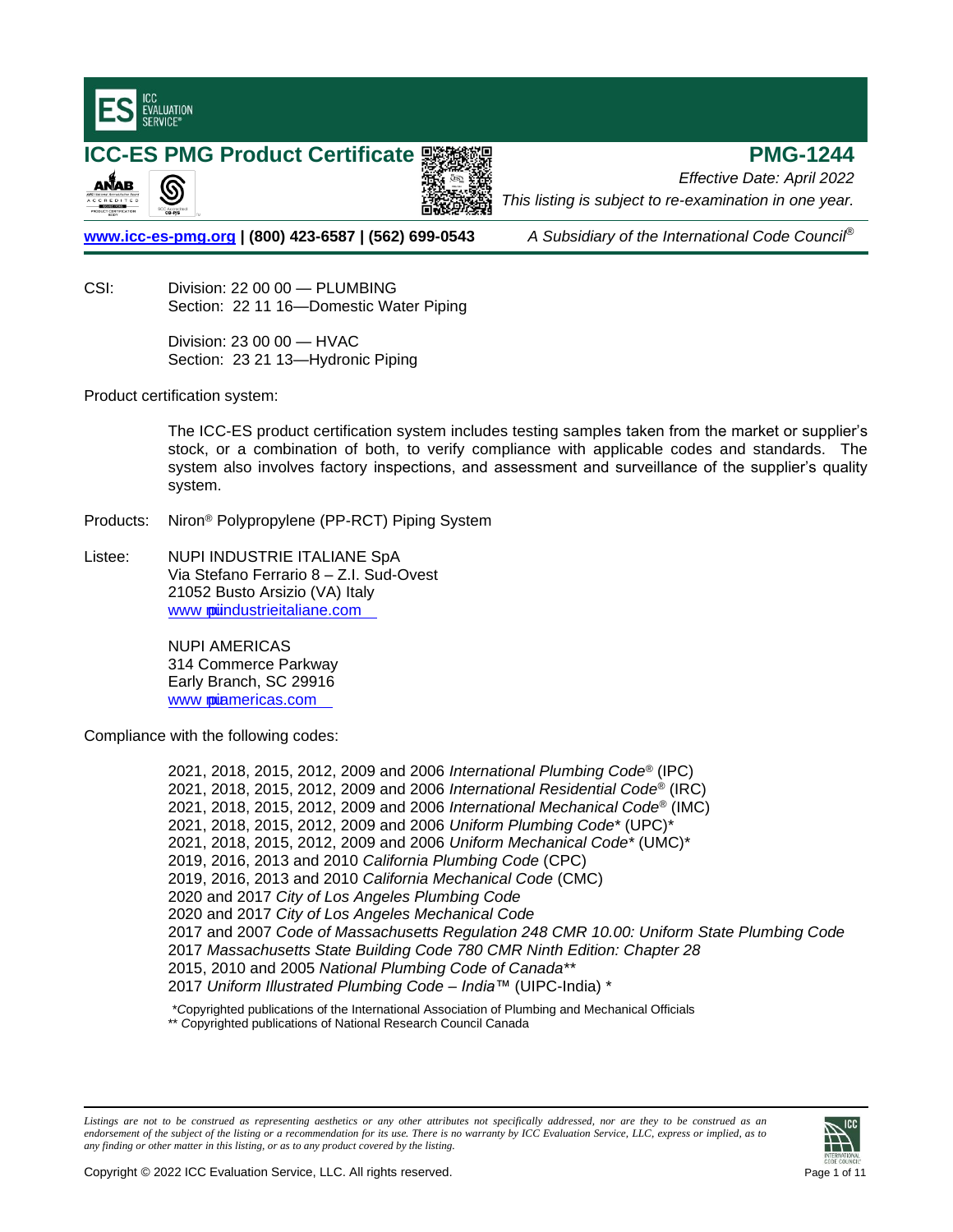Compliance with the following standards:

ASTM F 2389-2021, Pressure-rated Polypropylene (PP) Piping Systems NSF/ANSI 14-2020 Plastic Piping Systems Components and Related Materials NSF/ANSI 51-2019 Food Equipment Materials NSF/ANSI/CAN 61-2021, Drinking Water System Components – Health Effects CSA B137.11-2020 Polypropylene (PP-R & PP-RCT) pipe and fittings for pressure applications ICC-ES LC1004, PMG Listing Criteria for PP, PEX, PEX-AL-PEX, and PP-AL-PP Piping, Tube and Fittings Used in Radiant Heating and Water Supply Systems (Approval Date: Nov 2009, Editorial Revision Date: June 2010)

# Identification:

## **Niron® Piping:**

The piping must be marked every 5 feet (1524 mm) with the following:

- 1) Manufacturer's name or trademark.
- 2) Nominal pipe size.
- 3) Metric series pipe shall be marked with the dimension ratio or both the outside diameter and wall thickness and shall include the term "metric;".
- 4) IPS series pipe shall include the marking "SCH 80" or "Schedule 80".
- 5) Type of material (PP-RCT) and classification number (80 or 100)
- 6) Pressure rating(s) and temperature for which the rating(s) is valid (for example, 355 psi at  $73^{\circ}F$ , 100 psi at 180°F).
- 7) This specification designation, ASTM F 2389, with which the pipe complies.
- 8) Manufacturer's production code which allows the manufacturer to identify production date and location if producing at different sites.
- 9) Pipe intended for the transport of potable water or other water that could include residual free chlorine as a disinfectant shall also include the chlorine resistant destination for which it complies, CL-TD or CL-R.
- 10) The ICC-ES PMG listing mark. The ICC-ES PMG listing number (PMG-1244) is optional.

## **Niron® Fittings:**

Fittings must be marked with the following:

- 1) Nominal size.
- 2) Dimension ratio or schedule of the corresponding pipe, unless the fittings are made as part of a system sold by the manufacturer, and the same fitting design is used for all pipe series produced as part of the system.
- 3) Type of material (PP-RCT).
- 4) For threaded fittings, the fitting, or the packaging in which the fitting is sold shall include either "Metric" or "NPT" as appropriate. For metric thread fittings, the packaging shall state that the fittings are not interchangeable with and shall not be used with NPT fittings. For NPT thread fittings, the packaging shall state that the fittings are not interchangeable with and shall not be used with metric fittings.
- 5) The fitting or the packaging in which the fitting is sold shall include this specification designation, ASTM F 2389, with which the fitting complies; and
- 6) The ICC-ES PMG listing mark.

## Installation:

Niron® piping and fittings must be installed in accordance with the manufacturer's published installation instructions, the applicable codes, and this listing. Where differences exist, the instructions in this listing must govern. The minimum cold bending radius is six times the nominal diameter.

**Water Distribution:** Horizontally laid pipe must be secured in such a manner that temperatureinduced expansion and contraction are accommodated. In areas using the Uniform Plumbing Code (UPC), PP piping must not be installed within the first 18 inches (457 mm) of piping connected to a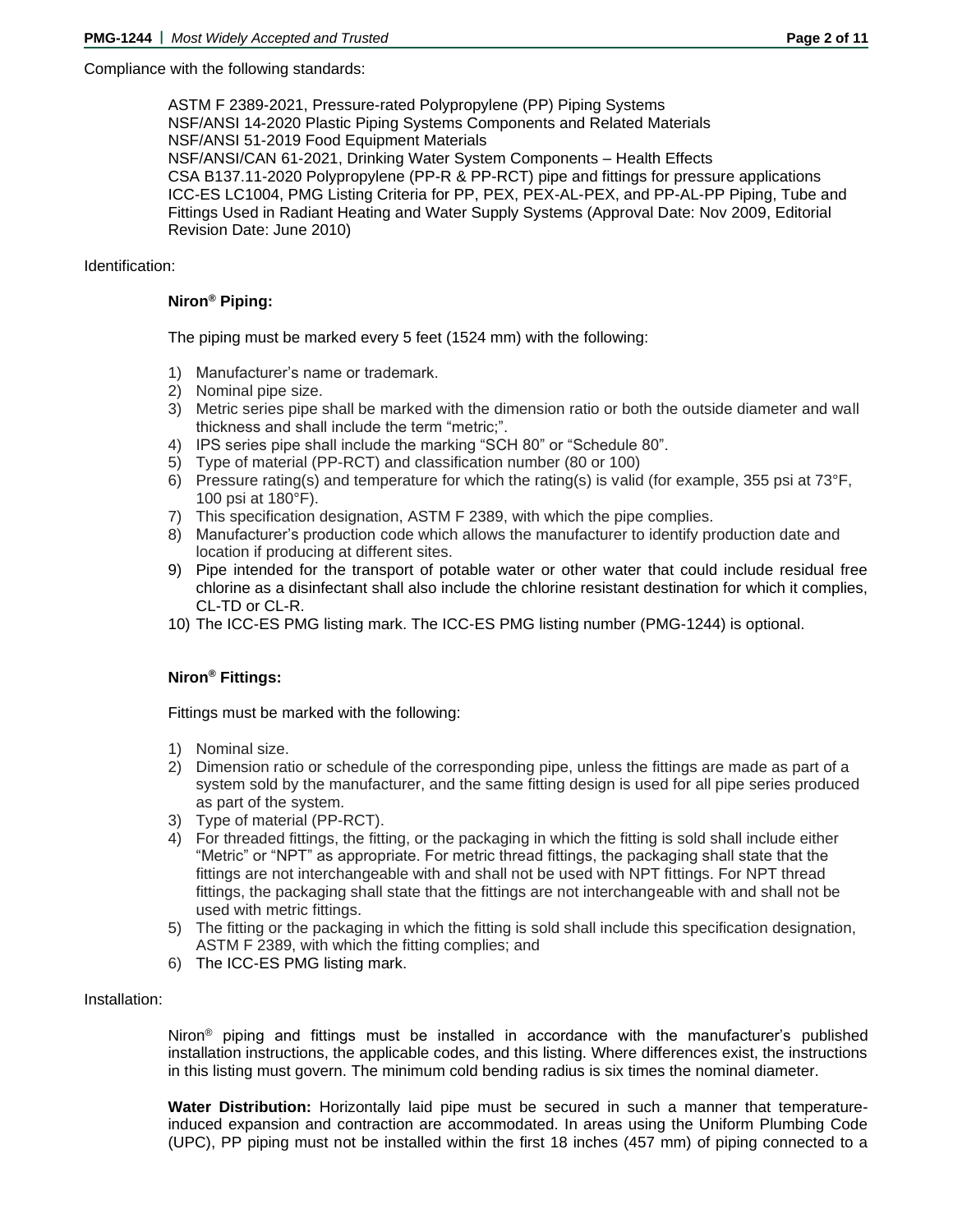water heater. The system may be installed in concrete in accordance with the manufacturer's instructions. The piping must be secured to the concrete reinforcement (ie "rebar") to hold it in place while pouring concrete. When embedment is in concrete, installation, including minimum concrete cover, must comply with IBC Section 1907, or IRC Section R506.1, as applicable.

**Water Service:** Buried piping must be installed in such a manner that external loads do not decrease the vertical dimension of the cross section by more than 5 percent. Piping must be installed to provide an allowance for contraction of the line due to temperature change prior to backfilling. In areas with poor soil conditions (plastic clays), the trench bottom must be prepared using granular material to provide a stable base. Potable water service piping must not be located in, under or above cesspools, septic tanks, septic tank drainage fields or pits.

**Water Distribution and Water Service Piping:** Installed piping must be pressure-tested and inspected as required by IPC Section 606.6, IRC Section P2503.6 or UPC Section 103.5.

**Hydronic Piping Systems:** The installation must comply with Chapter 12 of the applicable mechanical code(s) and the manufacturer's published installation instructions. Details of the design and installation of the hydronic piping system must be submitted to the code official for approval. All circuits must be formed from continuous lengths of piping, from manifold supply to return. No splices are allowed. The system may be installed in either concrete or wood floors. When the system is embedded in concrete floors, a moisture barrier must be laid over a concrete base slab a minimum of 3 1 /<sup>2</sup> inches (38 mm) thick. Under-floor insulation and reinforcing mesh must then be placed on the slab. The piping must be uncoiled and attached to the mesh using soft steel wire. A concrete topping is then laid over the piping. When embedment is in concrete, installation, including minimum concrete cover, must comply with IBC Section 1906.3, or IRC Section R506.1, as applicable. When the piping is installed over polystyrene boards, the boards must comply with IBC Section 2603, or IRC Section R314, as applicable.

Antifreeze protection may be achieved by the addition of chemicals detailed in Item 1 of the Conditions of Listing, below. The quantity of these allowed chemicals required to achieve a specific freeze protection level is beyond the scope of this listing. Addition of antifreeze to the radiant heating loop must be in accordance with the manufacturer's installation instructions and the material safety data sheet (MSDS).

Mounting brackets and installation hardware are provided by the manufacturer. Horizontally laid pipe must be secured in such a way that temperature-induced expansion and contraction are accommodated.

**Hydronic Piping:** The piping must be pressure-tested for leaks before installation of covering, as noted in Section 1208 of the IMC, Section 1207 of the IAPMO UMC, or Section M2103.3 of the IRC, as applicable. The leak test must be witnessed by the code official or the code official's designated representative.

## Models:

**Pipe and Fittings:** Niron® pipe and fittings are manufactured from random copolymer polypropylene pipe (PP-R) materials satisfying ASTM F 2389.

The pipe and fitting products have a pressure-rating of 150 psi (1034 kPa) at 180°F (82°C) and 405 psi (2792 kPa) at 73°F (23°C) for SDR 7.3, 120 psi (827 kPa) at 180°F (82°C) and 321 psi (2213 kPa) at 73°F (23°C) for SDR 9, 100 psi (689 kPa) at 180°F (82°C) and 258 psi (1778 kPa) at 73°F (23°C) for SDR 11, and 60 psi (414 kPa) at 180°F (82°C) and 162 psi (1117 kPa) at 73°F (23°C) for SDR 17. SDR is the ratio of outside diameter to wall thickness and is constant for all pipe sizes. Available in the following colors: Grey, Grey with blue stripes, Grey (Clima), Grey (Clima) with red stripes, and Clima CoolPro (white uv resistant outer layer) with the following pressure-rating: 225 psi (1551 kPa) at 140°F (60°C) and 425 psi (2930 kPa) at 68°F (20°C) for SDR 7.3, 175 psi (1206 kPa) at 140°F (60°C) and 330 psi (2275 kPa) at 68°F (20°C) for SDR 9, 140 psi (965 kPa) at 140°F (60°C) and 265 psi (1827 kPa) at 68°F (20°C) for SDR 11, and 88 psi (607 kPa) at 140°F (60°C) and 165 psi (1138 kPa) at 68°F (20°C) for SDR 17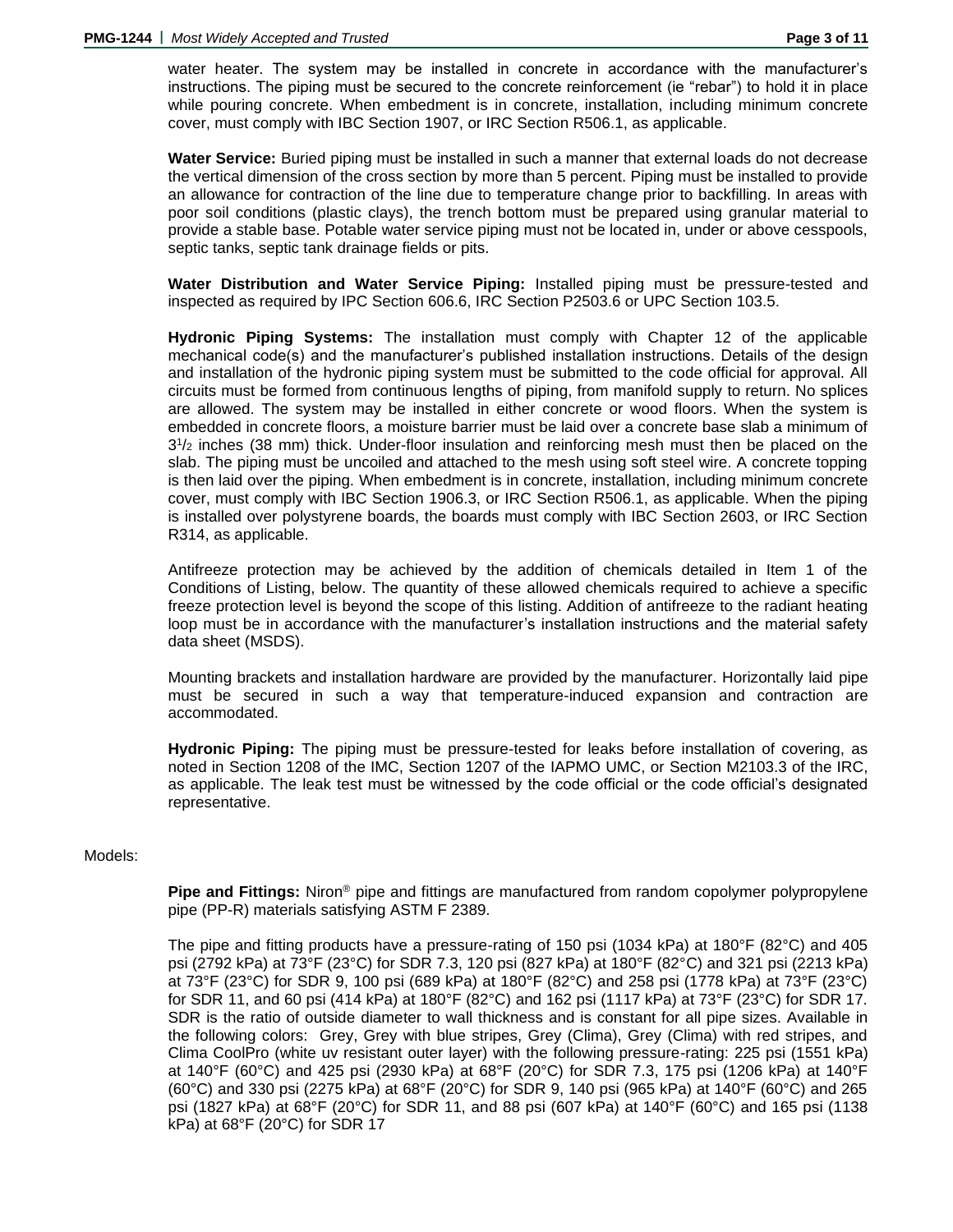| <b>SDR</b> | Pipe Sizes OD (in)   | Pipe Sizes OD (mm) |
|------------|----------------------|--------------------|
| 7.3        | From 0.787 to 13.976 | From 20 to 355 mm  |
| q          | From 1.260 to 13.976 | From 32 to 355 mm  |
| 11         | From 1.575 to 19.685 | From 40 to 500 mm  |
| 17         | From 2.480 to 24.803 | From 63 to 630 mm  |

| <b>FITTING TYPE</b>                  | <b>SIZES</b>                                                                                                                                                                                                                                                                                                                                                                                                                                                                                                                                                                                                                                                                                                                                                                                                                                                                                                                                                                                                                                                                                                                                                                                                                      |
|--------------------------------------|-----------------------------------------------------------------------------------------------------------------------------------------------------------------------------------------------------------------------------------------------------------------------------------------------------------------------------------------------------------------------------------------------------------------------------------------------------------------------------------------------------------------------------------------------------------------------------------------------------------------------------------------------------------------------------------------------------------------------------------------------------------------------------------------------------------------------------------------------------------------------------------------------------------------------------------------------------------------------------------------------------------------------------------------------------------------------------------------------------------------------------------------------------------------------------------------------------------------------------------|
| 45° ELBOWS                           | $\frac{1}{2}$ , $\frac{3}{4}$ , $\frac{1}{2}$ , $\frac{1}{2}$ , $\frac{1}{4}$ , $\frac{1}{4}$ , $\frac{1}{2}$ , $\frac{1}{2}$ , $\frac{1}{2}$ , $\frac{1}{2}$ , $\frac{1}{2}$<br>$\frac{1}{2}$ , 3", 3- $\frac{1}{2}$ ", 4", 6", 8", 10",<br>12", 14", 16", 18', 20", 24"                                                                                                                                                                                                                                                                                                                                                                                                                                                                                                                                                                                                                                                                                                                                                                                                                                                                                                                                                         |
| <b>END CAPS</b>                      | $\frac{1}{2}$ , $\frac{3}{4}$ , $\frac{1}{2}$ , $\frac{1}{4}$ , $\frac{1}{4}$ , $\frac{1}{4}$ , $\frac{1}{2}$ , $\frac{1}{2}$ , $\frac{2}{4}$ , $\frac{2}{1}$<br>$1/2$ ", 3", 3- $1/2$ ", 4", 6", 8", 10",<br>12", 14", 16", 18', 20", 24"                                                                                                                                                                                                                                                                                                                                                                                                                                                                                                                                                                                                                                                                                                                                                                                                                                                                                                                                                                                        |
| ELECTROFUSION 45° ELBOWS             | $\frac{1}{2}$ , $\frac{3}{4}$ , $\frac{1}{2}$ , $\frac{1}{2}$ , $\frac{1}{4}$ , $\frac{1}{4}$ , $\frac{1}{2}$ , $\frac{1}{2}$ , $\frac{1}{2}$ , $\frac{1}{2}$<br>$\frac{1}{2}$ , 3", 3- $\frac{1}{2}$ ", 4", 6", 8", 10"                                                                                                                                                                                                                                                                                                                                                                                                                                                                                                                                                                                                                                                                                                                                                                                                                                                                                                                                                                                                          |
| BEND 90°                             | $\frac{1}{2}$ , $\frac{3}{4}$                                                                                                                                                                                                                                                                                                                                                                                                                                                                                                                                                                                                                                                                                                                                                                                                                                                                                                                                                                                                                                                                                                                                                                                                     |
| <b>STREET 45° ELBOWS</b>             | $\frac{1}{2}$ , $\frac{3}{4}$ , 1"                                                                                                                                                                                                                                                                                                                                                                                                                                                                                                                                                                                                                                                                                                                                                                                                                                                                                                                                                                                                                                                                                                                                                                                                |
| STUB FLANGE WITH O-RING SEALS        | $1/2$ ", $3/4$ ", 1", $1-1/4$ ", $1-1/2$ ", 2", 2-<br>$\frac{1}{2}$ , 3", 3- $\frac{1}{2}$ ", 4"                                                                                                                                                                                                                                                                                                                                                                                                                                                                                                                                                                                                                                                                                                                                                                                                                                                                                                                                                                                                                                                                                                                                  |
| <b>REDUCING CROSS</b>                | $1 - \frac{1}{4}$ - $\frac{3}{4}$ - $\frac{3}{4}$ - $1 - \frac{1}{4}$                                                                                                                                                                                                                                                                                                                                                                                                                                                                                                                                                                                                                                                                                                                                                                                                                                                                                                                                                                                                                                                                                                                                                             |
| SIDE OUTLET ELBOW                    | $\frac{1}{2}$                                                                                                                                                                                                                                                                                                                                                                                                                                                                                                                                                                                                                                                                                                                                                                                                                                                                                                                                                                                                                                                                                                                                                                                                                     |
| 90° ELBOWS                           | $\frac{1}{2}$ , $\frac{3}{4}$ , $\frac{1}{2}$ , $\frac{1}{4}$ , $\frac{1}{4}$ , $\frac{1}{4}$ , $\frac{1}{2}$ , $\frac{1}{2}$ , $\frac{2}{4}$ , $\frac{2}{1}$<br>$\frac{1}{2}$ , 3", 3- $\frac{1}{2}$ ", 4", 6", 8", 10",<br>12", 14", 16", 18", 20", 24"                                                                                                                                                                                                                                                                                                                                                                                                                                                                                                                                                                                                                                                                                                                                                                                                                                                                                                                                                                         |
| ELECTROFUSION 90° ELBOWS             | $\frac{1}{2}$ , $\frac{3}{4}$ , $\frac{1}{2}$ , $\frac{1}{4}$ , $\frac{1}{4}$ , $\frac{1}{4}$ , $\frac{1}{2}$ , $\frac{1}{2}$ , $\frac{2}{4}$ , $\frac{2}{1}$<br>$1/2$ ", 3", 3- $1/2$ ", 4", 6", 8", 10"                                                                                                                                                                                                                                                                                                                                                                                                                                                                                                                                                                                                                                                                                                                                                                                                                                                                                                                                                                                                                         |
| STREET 90° ELBOWS                    | $\frac{1}{2}$ , $\frac{3}{4}$ , 1, 1- $\frac{1}{4}$                                                                                                                                                                                                                                                                                                                                                                                                                                                                                                                                                                                                                                                                                                                                                                                                                                                                                                                                                                                                                                                                                                                                                                               |
| <b>WELDING SADDLE (INSTRABRANCH)</b> | $1-\frac{1}{4}$ $\times$ $\frac{1}{2}$ , $1-\frac{1}{4}$ $\times$ $\frac{3}{4}$ , $1-\frac{1}{2}$ $\times$<br>$\frac{1}{2}$ , 1- $\frac{1}{2}$ x $\frac{3}{4}$ , (2" - 2- $\frac{1}{2}$ ) x $\frac{1}{2}$ ,<br>$(2" - 2-\frac{1}{2")} \times \frac{3}{4",} (2" - 2\frac{1}{2")} \times$<br>1", $(3" - 4") \times \frac{1}{2}$ ", $(3" - 4") \times \frac{3}{4}$ ",<br>$(3" - 4") \times 1", 3" \times 1 - \frac{1}{4", 3" \times 1 -$<br>$\frac{1}{2}$ , 3- $\frac{1}{2}$ x 1- $\frac{1}{2}$ , 3- $\frac{1}{2}$ x 2", 4" x<br>$1 - \frac{1}{4}$ , 4" x $1 - \frac{1}{2}$ ", 4" x 2", 4" x 2-<br>$\frac{1}{2}$ " (6" - 8") x $\frac{1}{2}$ ", (6" - 8") x $\frac{3}{4}$ ",<br>$(6" - 8") \times 1", (6" - 8") \times 1-\frac{1}{4",$<br>$6"$ x 1-1/2", 6" x 2", 6" x 2-1/2", 6"<br>x 3", 8" x 1-1/2", 8" x 2", 8" x 2-<br>$\frac{1}{2}$ ", 8" x 3" (10" - 12") x $\frac{1}{2}$ ",<br>$(10" - 12") \times \frac{3}{4}"$ , $(10" - 12") \times$<br>1", $(10" - 12") \times 1-\frac{1}{4}$ , 10" x 1-<br>$\frac{1}{2}$ ", 10" x 2", 10" x 2- $\frac{1}{2}$ ", 10" x<br>3", 12" x 1-1/2", 12" x 2", 12" x<br>$2-\frac{1}{2}$ , 12" x 3", (14" - 24") x $\frac{1}{2}$ ",<br>$(14" - 24") \times \frac{3}{4}$ , $(14" - 24") \times 1$ , |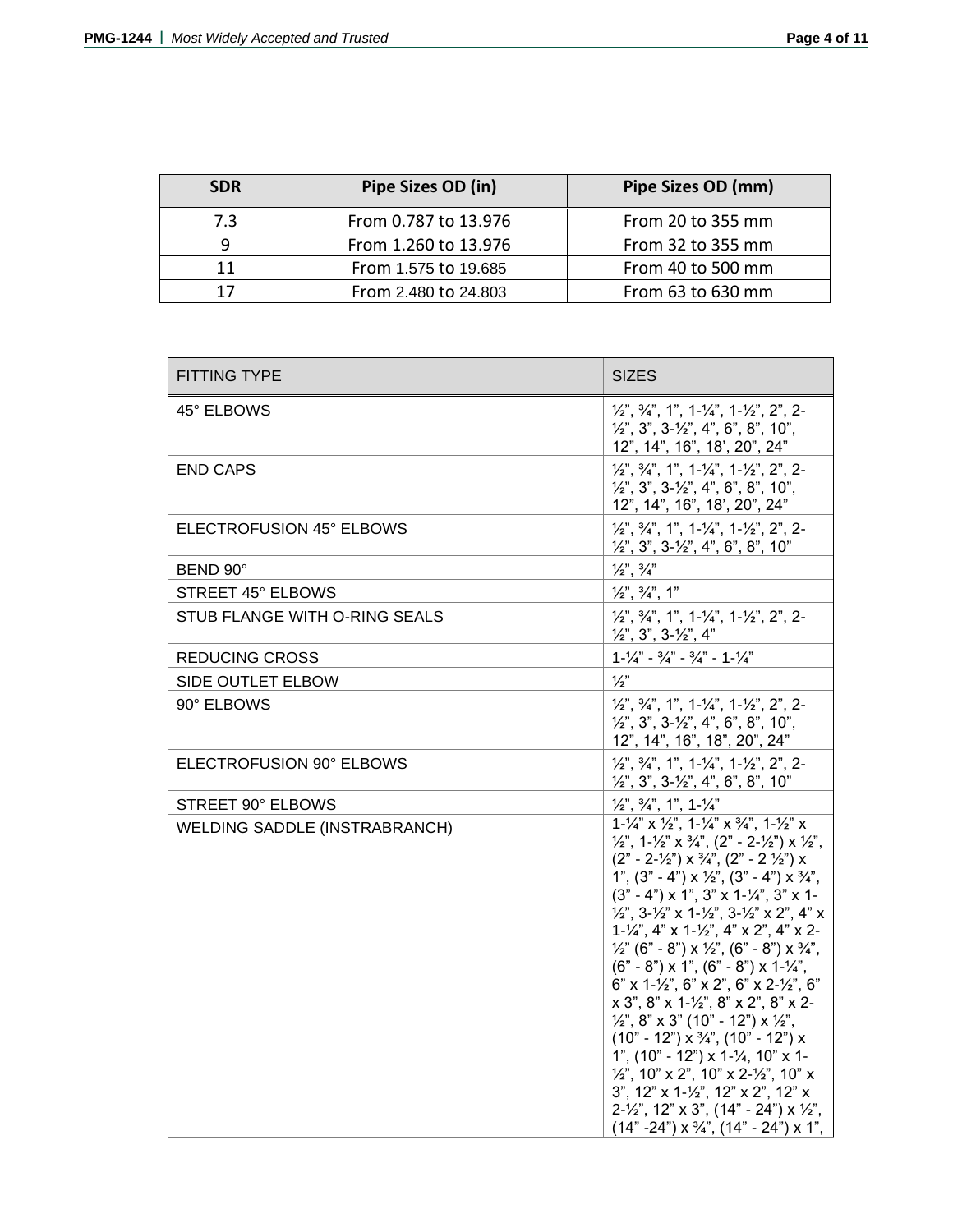|                                                                                | $(14" - 24")$ x 1-1/ <sub>4</sub> , $(14" - 18")$ x<br>$1 - \frac{1}{2}$ ", (14" - 18") x 2", (14" -<br>$18$ ") x 3" (20" - 24") x 1-1/2",<br>$(20" - 24") \times 2"$                                                                                                                                                                                                                                                                                                                                                                                                                                                                                                                                                                                                                                                                  |
|--------------------------------------------------------------------------------|----------------------------------------------------------------------------------------------------------------------------------------------------------------------------------------------------------------------------------------------------------------------------------------------------------------------------------------------------------------------------------------------------------------------------------------------------------------------------------------------------------------------------------------------------------------------------------------------------------------------------------------------------------------------------------------------------------------------------------------------------------------------------------------------------------------------------------------|
| WELDING SADDLES (INSTRABRANCH) W/ FEMALE THR.<br>NPT INS. (LEAD FREE BRASS)    | $(1-\frac{1}{4} - 1-\frac{1}{2})$ x $\frac{1}{2}$ FNPT x $\frac{1}{2}$ ,<br>$(2" - 2-\frac{1}{2")} \times \frac{1}{2"}$ FNPT, $(3" - 4")$<br>x $\frac{1}{2}$ " FNPT, (6" - 8") x $\frac{1}{2}$ "<br>FNPT, (10" - 12") x 1/2" FNPT,<br>$(14" - 24")$ x 1/2" FNPT, $(1-\frac{1}{4}" -$<br>$1 - \frac{1}{2}$ ") x $\frac{3}{4}$ " FNPT, $(2 - 2 - \frac{1}{2})$ x<br>$\frac{3}{4}$ FNPT, (3" - 4") x $\frac{3}{4}$ FNPT,<br>$(6" - 8")$ x $\frac{3}{4}$ " FNPT, $(10" - 12")$<br>$x \frac{3}{4}$ FNPT, $(2" - 2 - \frac{1}{2}) x 1$ "<br>FNPT, (3" - 4") x 1" FNPT, (6"<br>$-8$ ") x 1" FNPT, (10" - 12") x 1"<br><b>FNPT</b>                                                                                                                                                                                                             |
| WELDING SADDLES (INSTRABRANCH) W/ FEMALE THR.<br>NPT INS.<br>(STAINLESS STEEL) | $(1-\frac{1}{4} - 1-\frac{1}{2})$ x $\frac{1}{2}$ FNPT, $(2 -$<br>2 $\frac{1}{2}$ ") x $\frac{1}{2}$ " FNPT, (3" - 4") x $\frac{1}{2}$ "<br>FNPT, $(6" - 8") \times \frac{1}{2}"$ FNPT,<br>$(10" - 12") \times \frac{1}{2}"$ FNPT, $(14" -$<br>24") x $\frac{1}{2}$ " FNPT, $(1-\frac{1}{4} - 1-\frac{1}{2})$<br>$x \frac{3}{4}$ FNPT, $(2" - 2\frac{1}{2}) x \frac{3}{4}$<br>FNPT, $(3" - 4") \times 3/4"$ FNPT, $(6"$<br>$-8$ ") x $\frac{3}{4}$ " FNPT, (10" - 12") x<br>$\frac{3}{4}$ " FNPT, (14" – 24") x $\frac{3}{4}$ "<br>FNPT, (2" - 2-1/2") x 1" FNPT,<br>$(3" - 4")$ x 1" FNPT, $(6" - 8")$ x<br>1" FNPT, (10" - 12") x 1"<br>FNPT, (14" - 24") x 1" FNPT                                                                                                                                                                  |
| SOCKET FUSION COUPLINGS                                                        | $\frac{1}{2}$ , $\frac{3}{4}$ , $\frac{1}{2}$ , $\frac{1}{4}$ , $\frac{1}{4}$ , $\frac{1}{4}$ , $\frac{1}{2}$ , $\frac{1}{2}$ , $\frac{2}{3}$ , $\frac{2}{4}$<br>$\frac{1}{2}$ , 3", 3- $\frac{1}{2}$ , 4"                                                                                                                                                                                                                                                                                                                                                                                                                                                                                                                                                                                                                             |
| ELECTROFUSION COUPLINGS                                                        | $\frac{1}{2}$ , $\frac{3}{4}$ , $\frac{4}{3}$ , $\frac{1}{3}$ , $\frac{1}{4}$ , $\frac{1}{4}$ , $\frac{1}{2}$ , $\frac{1}{2}$ , $\frac{2}{3}$ , $\frac{2}{1}$<br>$\frac{1}{2}$ , 3", 3- $\frac{1}{2}$ ", 4", 6", 8", 10",<br>12", 14", 16", 18", 20", 24"                                                                                                                                                                                                                                                                                                                                                                                                                                                                                                                                                                              |
| REDUCING SOCKET FUSION COUPLINGS                                               | $\frac{3}{4}$ " x $\frac{1}{2}$ ", 1" x $\frac{1}{2}$ ", 1" x $\frac{3}{4}$ ", 1- $\frac{1}{4}$ "<br>$x \frac{1}{2}$ , 1- $\frac{1}{4}$ , $x \frac{3}{4}$ , 1- $\frac{1}{4}$ , x 1, 1-<br>$\frac{1}{2}$ " x $\frac{1}{2}$ ", $1-\frac{1}{2}$ " x $\frac{3}{4}$ ", $1-\frac{1}{2}$ " x 1",<br>$1-\frac{1}{2}$ " x $1-\frac{1}{4}$ ", $2$ " x $\frac{3}{4}$ ", $2$ " x $1$ ", $2$ "<br>x 1-1/4", 2" x 1-1/2", 2-1/2" x 1/2", 2-<br>$\frac{1}{2}$ " x $\frac{3}{4}$ ", 2- $\frac{1}{2}$ " x 1", 2- $\frac{1}{2}$ " x 1-<br>$\frac{1}{4}$ , 2- $\frac{1}{2}$ x 1- $\frac{1}{2}$ , 2- $\frac{1}{2}$ x 2", 3" x<br>2", 3" x 2- $\frac{1}{2}$ ", 4" x 2", 4" x 2- $\frac{1}{2}$ ",<br>$4" \times 3"$ , $3-\frac{1}{2}$ " $\times 2"$ , $3-\frac{1}{2}$ " $\times 2-\frac{1}{2}$ ",<br>$3\frac{1}{2}$ " x 3", 4" x 3", 4" x 3- $\frac{1}{2}$ " |
| TEES                                                                           | $\frac{1}{2}$ , $\frac{3}{4}$ , $\frac{1}{2}$ , $\frac{1}{2}$ , $\frac{1}{4}$ , $\frac{1}{4}$ , $\frac{1}{2}$ , $\frac{1}{2}$ , $\frac{1}{2}$ , $\frac{1}{2}$<br>$1/2$ ", 3", 3- $1/2$ ", 4", 6", 8", 10",<br>12", 14", 16", 18", 20", 24"                                                                                                                                                                                                                                                                                                                                                                                                                                                                                                                                                                                             |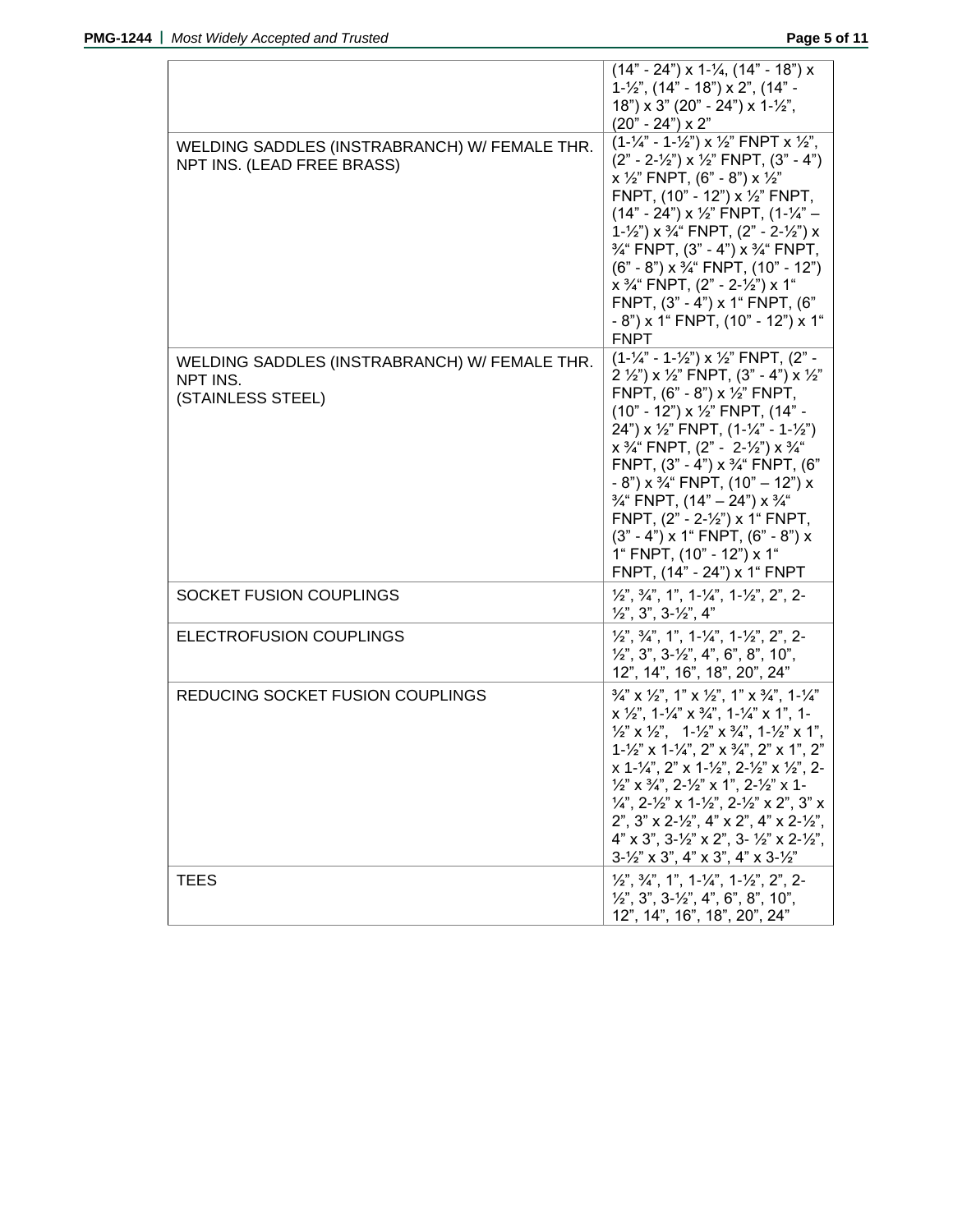| REDUCING TEES | $\frac{3}{4}$ " X $\frac{1}{2}$ " X $\frac{1}{2}$ ", $\frac{3}{4}$ " X $\frac{1}{2}$ " X $\frac{3}{4}$ ", |
|---------------|-----------------------------------------------------------------------------------------------------------|
|               | $\frac{3}{4}$ " x $\frac{3}{4}$ " x $\frac{1}{2}$ ", $\frac{3}{4}$ " x $\frac{3}{4}$ " x 1",              |
|               | 1" x $\frac{1}{2}$ " x $\frac{1}{2}$ ", 1" x $\frac{3}{4}$ x $\frac{1}{2}$ ", 1"                          |
|               | $x^{3}/^{2}$ $x^{3}/^{2}$ , 1" $x^{3}/^{2}$ $x$ 1", 1" $x^{2}$                                            |
|               | 1" x $\frac{3}{4}$ ", 1- $\frac{1}{4}$ " x 1- $\frac{1}{4}$ " x $\frac{1}{2}$ ",                          |
|               | 1- $\frac{1}{4}$ " x 1- $\frac{1}{4}$ " x $\frac{3}{4}$ ", 1- $\frac{1}{4}$ " x 1-                        |
|               | $\frac{1}{4}$ " x 1", 1- $\frac{1}{2}$ " x 1- $\frac{1}{2}$ " x $\frac{1}{2}$ ",                          |
|               | $1 - \frac{1}{2}$ " x $1 - \frac{1}{2}$ " x $\frac{3}{4}$ ", $1 - \frac{1}{2}$ " x 1-                     |
|               | $\frac{1}{2}$ " x 1", 2" x 2" x 1/2", 2" x                                                                |
|               | $2" \times 3/4", 2" \times 2" \times 1", 2" \times 2"$                                                    |
|               | x 1-1/4", 2" x 2" x 1-1/2", 2-1/2"                                                                        |
|               | $x$ 2-1/2" $x$ 3/4", 2-1/2" $x$ 2-1/2" $x$                                                                |
|               | $1/2$ ", $2-\frac{1}{2}$ " x $2-\frac{1}{2}$ " x $1$ ", $2-\frac{1}{2}$ "                                 |
|               | x 2-1/2" x 1-1/4", 2-1/2" x 2-1/2"                                                                        |
|               | x 1-1/2", 2-1/2" x 2-1/2" x 2", 3"<br>$x$ 3" x 1- $\frac{1}{4}$ ", 3"x 3" x 1- $\frac{1}{2}$ ",           |
|               | $3''$ x $3''$ x $2''$ , $3''$ x $3''$ x $2-\frac{1}{2}$ ,                                                 |
|               | "3-½" x 3-½" x 1-½", 3-½" x                                                                               |
|               | $3 - \frac{1}{2}$ " x 2", $3 - \frac{1}{2}$ " x $3 - \frac{1}{2}$ " x 2-                                  |
|               | $\frac{1}{2}$ , 3- $\frac{1}{2}$ x 3- $\frac{1}{2}$ x 3", 4" x 4"                                         |
|               | $x$ 1- $\frac{1}{2}$ ", 4" $x$ 4" $x$ 2", 4" $x$ 4"                                                       |
|               | $x 2-y2$ ", 4" $x 4$ " $x 3$ ", 4" $x 4$ "                                                                |
|               | $x 3 - 1/2$ ", 6" $x 6$ " $x 2$ ", 6" $x 6$ "                                                             |
|               | $x 2-y2$ ", 6" $x 6$ " $x 3$ ", 6" $x 6$ "                                                                |
|               | $x 3 - 1/2$ ", 6" $x 6$ " $x 4$ ", 8" $x 8$ "                                                             |
|               | $x 2$ ", $8$ " $x 8$ " $x 2$ - $\frac{1}{2}$ ", $8$ " $x 8$ "                                             |
|               | $x 3$ ", $8$ " $x 8$ " $x 3$ - $\frac{1}{2}$ ", $8$ " $x 8$ "                                             |
|               | $x$ 4", 10" x 10" x 3", 10" x                                                                             |
|               | $10'' \times 3\frac{1}{2}$ , $10'' \times 10'' \times 4$ ,                                                |
|               | $10"$ x $10"$ x $6"$ , $10"$ x $10"$ x                                                                    |
|               | 8", 12" x 12" x 2", 12" x 12"                                                                             |
|               | $x$ 2", 12" $x$ 12" $x$ 2 $\frac{1}{2}$ ", 12" $x$                                                        |
|               | $12" \times 3"$ , $12" \times 12" \times 3 \frac{1}{2"$ ,                                                 |
|               | 12" x 12" x 4", 12" x 12" x                                                                               |
|               | 6", 12" x 12" x 8", 12" x 12"                                                                             |
|               | x 10", 14" x 14" x 2", 14" x                                                                              |
|               | 14" x 3", 14" x 14" x 3 $\frac{1}{2}$ ",                                                                  |
|               | $14"$ x $14"$ x $4"$ , $14"$ x $14"$ x $6"$ ,<br>$14"$ x $14"$ x $8"$ , $14"$ x $14"$ x                   |
|               | 10", 16" x 16" x 2", 16" x 16"                                                                            |
|               | $x2 \frac{1}{2}$ , 16" x 16" x 3", 16" x                                                                  |
|               | 16" x 4", 16" x 16" x 6", 16"                                                                             |
|               | $x$ 16" $x$ 8", 16" $x$ 16" $x$ 10",                                                                      |
|               | 16" x 16" x 12", 16" x 16" x                                                                              |
|               | 14", 18" x 18" x 2", 18" x 18"                                                                            |
|               | $x 2 \frac{1}{2}$ ", 18" x 18" x 3", 18" x                                                                |
|               | $18" \times 3 \frac{1}{2}$ ", $18" \times 18" \times 4"$ ,                                                |
|               | 18" x 18" x 6", 18" x 18" x                                                                               |
|               | 8", 18" x 18" x 10", 18" x 18"                                                                            |
|               | x 12", 18" x 18" x 14", 18" x                                                                             |
|               | 18" x 16", 20" x 20" x 2", 20"                                                                            |
|               | $x 20$ " $x 2 \frac{1}{2}$ ", 20" $x 20$ " $x 3$ ",                                                       |
|               | 20" x 20" x 3 1/2", 20" x 20" x                                                                           |
|               | 4", 20" x 20" x 6", 20" x 20"                                                                             |
|               | $x 8$ ", 20" x 20" x 10", 20" x                                                                           |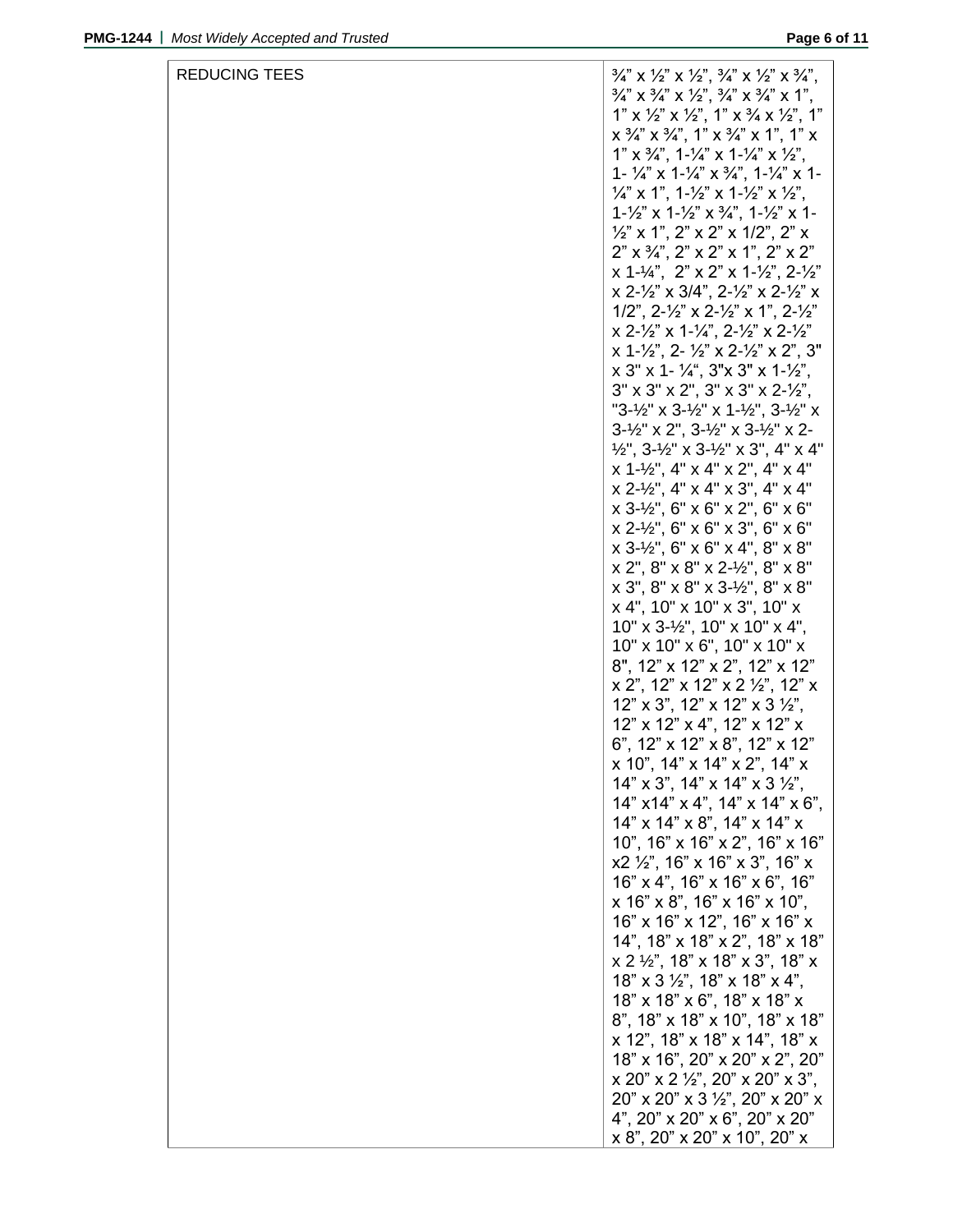|                                           | 20" x 10", 20" x 20" x 12",<br>20" x 20" x 14", 20" x 20" x<br>16", 20" x 20" 18", 22" x 22"<br>$x$ 2", 22" $x$ 22" $x$ 2 $\frac{1}{2}$ ", 22" $x$<br>$22" \times 3"$ , $22" \times 22" \times 3'2"$ ,<br>22" x 22" x 4", 22" x 22" x<br>6", 22" x 22" x 8", 22" x 22"<br>x 10", 22" x 22" x 12", 22" x<br>22" 14", 22" x 22" x 16", 24"<br>x 24" x 2", 24" x 24" x 2 12",<br>24" x 24" x 3", 24" x 24" x 3<br>$\frac{1}{2}$ , 24" x 24" x 4", 24" x 24"<br>6", $24$ " x $24$ " x $8$ ", $24$ " x $24$ "<br>10", 24" x 24" x 12", 24" x<br>$24"$ x 14", $24"$ x $24"$ x 16",<br>24" x 24" x 18", 24" x 24" x<br>20", 24" x 24" x 22" |
|-------------------------------------------|--------------------------------------------------------------------------------------------------------------------------------------------------------------------------------------------------------------------------------------------------------------------------------------------------------------------------------------------------------------------------------------------------------------------------------------------------------------------------------------------------------------------------------------------------------------------------------------------------------------------------------------|
| <b>ELECTROFUSION TEES</b>                 | $\frac{1}{2}$ , $\frac{3}{4}$ , $\frac{1}{2}$ , $\frac{1}{2}$ , $\frac{1}{4}$ , $\frac{1}{4}$ , $\frac{1}{2}$ , $\frac{1}{2}$ , $\frac{1}{2}$ , $\frac{1}{2}$ , $\frac{1}{2}$<br>$\frac{1}{2}$ , 3", 3- $\frac{1}{2}$ ", 4", 6", 8", 10"                                                                                                                                                                                                                                                                                                                                                                                             |
| FEMALE THR. TEE (LEAD FREE BRASS)         | $\frac{1}{2}$ " x $\frac{1}{2}$ ", $\frac{3}{4}$ " x $\frac{1}{2}$ ", $\frac{3}{4}$ " x $\frac{3}{4}$ ", 1" x<br>$\frac{1}{2}$ , 1" x $\frac{3}{4}$ ", 1" x 1"                                                                                                                                                                                                                                                                                                                                                                                                                                                                       |
| FEMALE THR. TEE (STAINLESS STEEL)         | $\frac{1}{2}$ " x $\frac{1}{2}$ ", $\frac{3}{4}$ " x $\frac{1}{2}$ ", $\frac{3}{4}$ " x $\frac{3}{4}$ ", 1" x<br>$\frac{1}{2}$ , 1" x $\frac{3}{4}$ ", 1" x 1"                                                                                                                                                                                                                                                                                                                                                                                                                                                                       |
| FEMALE THR ADAPTERS NPT (LEAD FREE BRASS) | $\frac{1}{2}$ " X $\frac{1}{2}$ ", $\frac{1}{2}$ " X $\frac{3}{4}$ ", $\frac{3}{4}$ " X $\frac{1}{2}$ ", $\frac{3}{4}$ "<br>$x^{3}/^{n}$ , 1" $x^{3}/^{n}$ , 1" $x^{1}$ , 1- $\frac{1}{4}$ " $x^{1}$<br>1", $1-\frac{1}{4}$ " x $1-\frac{1}{4}$ ", $1-\frac{1}{2}$ " x $1-\frac{1}{4}$ ",<br>$1-\frac{1}{2}$ " x $1-\frac{1}{2}$ ", 2" x $1-\frac{1}{2}$ ", 2" x 2",<br>$2-\frac{1}{2}$ " x 2", $2-\frac{1}{2}$ " x $2-\frac{1}{2}$ ", $3$ " x $3$ ",<br>$3 - \frac{1}{2}$ " x $3 - \frac{1}{2}$ ", $3 - \frac{1}{2}$ " x 4", 4" x 4"                                                                                                |
| MALE THR. ADAPTERS NPT (LEAD FREE BRASS)  | $\frac{1}{2}$ " X $\frac{1}{2}$ ", $\frac{1}{2}$ " X $\frac{3}{4}$ ", $\frac{3}{4}$ " X $\frac{1}{2}$ ", $\frac{3}{4}$ "<br>$x^{3}/4$ ", 1" $x^{3}/4$ ", 1" $x^{1}$ ", 1- $\frac{1}{4}$ " $x^{1}$<br>1", $1-\frac{1}{4}$ " x $1-\frac{1}{4}$ ", $1-\frac{1}{2}$ " x $1-\frac{1}{4}$ ",<br>$1-\frac{1}{2}$ " x $1-\frac{1}{2}$ ", $2$ " x $1-\frac{1}{2}$ ", $2$ " x $2$ ",<br>$2-\frac{1}{2}$ x 2", $2-\frac{1}{2}$ " x 2- $\frac{1}{2}$ ", 3" x<br>$3$ ", $3-\frac{1}{2}$ " x $3-\frac{1}{2}$ ", $3-\frac{1}{2}$ " x 4", 4"<br>x 4"                                                                                                 |
| FEMALE THR ADAPTERS NPT (STAINLESS STEEL) | $\frac{1}{2}$ " X $\frac{1}{2}$ ", $\frac{1}{2}$ " X $\frac{3}{4}$ ", $\frac{3}{4}$ " X $\frac{1}{2}$ ", $\frac{3}{4}$ "<br>$x$ $\frac{3}{4}$ , 1" $x$ $\frac{3}{4}$ ", 1" $x$ 1", 1- $\frac{1}{4}$ " $x$<br>1", $1-\frac{1}{4}$ " x $1-\frac{1}{4}$ ", $1-\frac{1}{2}$ " x $1-\frac{1}{4}$ ",<br>$1-\frac{1}{2}$ " x $1-\frac{1}{2}$ ", 2" x $1-\frac{1}{2}$ ", 2" x 2",<br>$2-\frac{1}{2}$ x 2", $2-\frac{1}{2}$ " x 2- $\frac{1}{2}$ ", 3" x<br>$3$ ", $3-\frac{1}{2}$ " x $3-\frac{1}{2}$ ", $3-\frac{1}{2}$ " x 4", 4"<br>$\times$ 4"                                                                                           |
| MALE THR. ADAPTERS NPT (STAINLESS STEEL)  | $\frac{1}{2}$ " X $\frac{1}{2}$ ", $\frac{1}{2}$ " X $\frac{3}{4}$ ", $\frac{3}{4}$ " X $\frac{1}{2}$ ", $\frac{3}{4}$ "<br>$x$ $\frac{3}{4}$ , 1" $x$ $\frac{3}{4}$ ", 1" $x$ 1", 1- $\frac{1}{4}$ " $x$<br>1", $1-\frac{1}{4}$ " x $1-\frac{1}{4}$ ", $1-\frac{1}{2}$ " x $1-\frac{1}{4}$ ",<br>$1 - \frac{1}{2}$ " x $1 - \frac{1}{2}$ ", 2" x $1 - \frac{1}{2}$ ", 2" x 2",<br>$2 - \frac{1}{2}$ " x 2", $2 - \frac{1}{2}$ " x 2- $\frac{1}{2}$ ", 3" x<br>$3$ ", $3-\frac{1}{2}$ " x $3-\frac{1}{2}$ ", $3-\frac{1}{2}$ " x 4", 4"<br>x 4"                                                                                      |
| <b>CONCENTRIC REDUCER</b>                 | $2 - \frac{1}{2}$ " x 1- $\frac{1}{4}$ ", 2- $\frac{1}{2}$ " x 1- $\frac{1}{2}$ ", 2- $\frac{1}{2}$ "<br>$x 2$ ", $3$ " $x 1 - \frac{1}{2}$ ", $3$ " $x 2$ ", $3$ " $x 2$ -<br>$\frac{1}{2}$ , 3- $\frac{1}{2}$ x 2", 3- $\frac{1}{2}$ " x 2- $\frac{1}{2}$ ", 3-<br>$\frac{1}{2}$ " x 3", 4" x 2- $\frac{1}{2}$ ", 4" x 3", 4" x<br>$3\text{-}7\frac{1}{2}$ ", 6" x 3", 6" x 3- $\frac{1}{2}$ ", 6" x<br>4", $8$ " x 4", $8$ " x 6", $10$ " x 6",                                                                                                                                                                                   |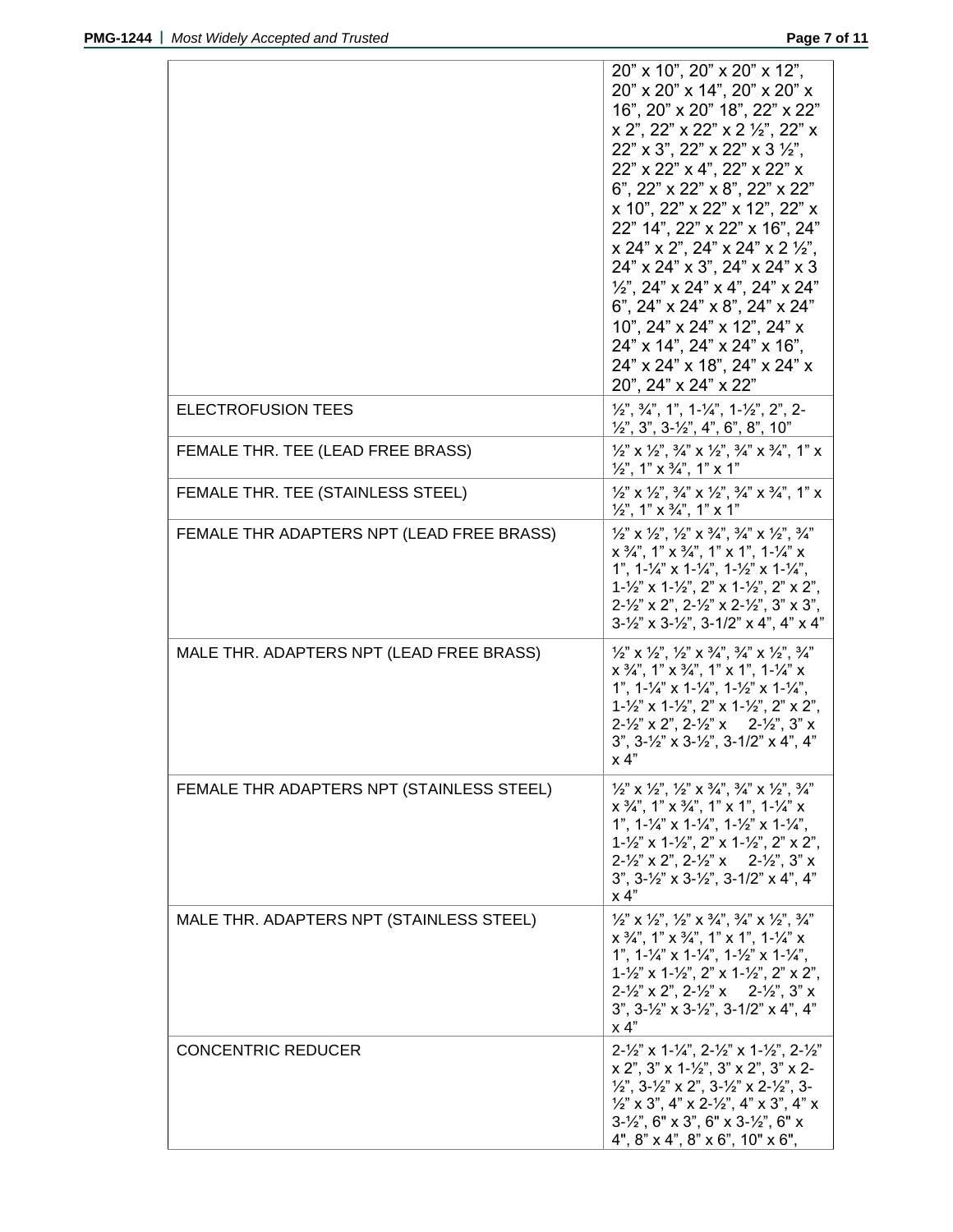|                                                                     | 10" x 8", 12" x 6", 12" x 8", 12"<br>x 10", 14" x 8", 14" x 10", 14" x<br>12", 16" x 10", 16" x 12", 16" x<br>14", 18" x 12", 18" x 14", 18" x<br>16", 20" x 14", 20" x 16", 20" x<br>18", 24" x 16", 24" x 18", 24" x<br>20", 24" x 22"                                                                                                                                                                                                                                                                                                                                                                                                                                                                                                                                                                                                                                                                                                                                                                                                                                                                                                                                                                                                                                                                                                                                                                                                                                                                                                                                                                             |
|---------------------------------------------------------------------|----------------------------------------------------------------------------------------------------------------------------------------------------------------------------------------------------------------------------------------------------------------------------------------------------------------------------------------------------------------------------------------------------------------------------------------------------------------------------------------------------------------------------------------------------------------------------------------------------------------------------------------------------------------------------------------------------------------------------------------------------------------------------------------------------------------------------------------------------------------------------------------------------------------------------------------------------------------------------------------------------------------------------------------------------------------------------------------------------------------------------------------------------------------------------------------------------------------------------------------------------------------------------------------------------------------------------------------------------------------------------------------------------------------------------------------------------------------------------------------------------------------------------------------------------------------------------------------------------------------------|
| COPPER STUB OUT TRANITION FITTING WITH SOCKET<br><b>ENDS</b>        | $\frac{1}{2}$ x $\frac{1}{2}$ CTS,<br>3/4" x 3/4" CTS, 1" x 1" CTS                                                                                                                                                                                                                                                                                                                                                                                                                                                                                                                                                                                                                                                                                                                                                                                                                                                                                                                                                                                                                                                                                                                                                                                                                                                                                                                                                                                                                                                                                                                                                   |
| COPPER STUB OUT ELBOW TRANSITION FITTING WITH<br><b>SOCKET ENDS</b> | $\frac{1}{2}$ x $\frac{1}{2}$ CTS,<br>$\frac{3}{4}$ " x $\frac{3}{4}$ " CTS, 1" x 1" CTS                                                                                                                                                                                                                                                                                                                                                                                                                                                                                                                                                                                                                                                                                                                                                                                                                                                                                                                                                                                                                                                                                                                                                                                                                                                                                                                                                                                                                                                                                                                             |
| 22 Degree Elbows                                                    | $3$ ", $3-\frac{1}{2}$ ", $4$ ", $6$ ", $8$ ", $10$ ", $12$ ",<br>14", 16", 18", 20", 24"                                                                                                                                                                                                                                                                                                                                                                                                                                                                                                                                                                                                                                                                                                                                                                                                                                                                                                                                                                                                                                                                                                                                                                                                                                                                                                                                                                                                                                                                                                                            |
| <b>Stub Flanges (Requiring Gaskets)</b>                             | 1, 1-1/4", 1-1/2", 2", 2-1/2", 3", 3-<br>$\frac{1}{2}$ ", 4", 6", 8", 10", 12", 14",<br>16", 18", 20", 24"                                                                                                                                                                                                                                                                                                                                                                                                                                                                                                                                                                                                                                                                                                                                                                                                                                                                                                                                                                                                                                                                                                                                                                                                                                                                                                                                                                                                                                                                                                           |
| <b>Gasket - Low Stress EPDM</b>                                     | $2$ ", $2-\frac{1}{2}$ ", $3$ ", $3-\frac{1}{2}$ ", $4$ ", $6$ ", $8$ ",<br>10", 12", 14, 16", 18, 20", 24"                                                                                                                                                                                                                                                                                                                                                                                                                                                                                                                                                                                                                                                                                                                                                                                                                                                                                                                                                                                                                                                                                                                                                                                                                                                                                                                                                                                                                                                                                                          |
| Male Side Reducing Tee                                              | $6" \times 6" \times 2", 6" \times 6" \times 2-\frac{1}{2", 6" \times 1}$<br>$6"$ x 3", 6" x 6" x 3-1/2", 6" x 6" x<br>4", $8" \times 8" \times 2"$ , $8" \times 8" \times 2-\frac{1}{2}$ ",<br>8" x 8" x 3", 8" x 8" x 3-1/2", 8" x<br>8" x 4", 10" x 10" x 2", 10" x<br>10" x 2-1/2", 10" x 10" x 3", 10"<br>$x$ 10" x 3-1/ <sub>2</sub> ", 10" x 10" x 4",<br>$10"$ x $10"$ x $6"$ , $10"$ x $10"$ x $8"$ ,<br>12" x 12" x 3", 12" x 12" x 3-<br>1/2", 12" x 12" x 4", 12" x 12" x<br>6", 12" x 12" x 8", 12" x 12" x<br>10", 14" x 14" x 2", 14" x 14" x<br>2-1/2", 14" x 14" x 3", 14" x 14"<br>$x$ 3- $\frac{1}{2}$ ", "14" x 14" x 4", 14" x<br>14" x 6", 14" x 14" x 8", 14" x<br>14" x 10", 16" x 16" x 2", 16" x<br>16" x 2-1/2", 16" x 16" x 3", 16"<br>$x$ 16" x 3-1/ <sub>2</sub> ", 16" x 16" x 4",<br>16" x 16" x 6", 16" x 16" x 8"<br>16" x 16" x 10", 16" x 16" x<br>12", 16" x 16" x 14", 18" x 18"<br>x 2", 18" x 18" x 2-1/2", 18" x<br>18" x 3", 18" x 18" x 3-1/2", 18"<br>x 18" x 4", 18" x 18" x 6", 18" x<br>18" x 8", 18" x 18" x 10", 18" x<br>18" x 12", 18" x 18" x 14", 18"<br>x 18" x 16", 20" x 20" x 2", 20"<br>x 20" x 2-1/2", 20" x 20" x 3",<br>20" x 20" x 3-1/2", 20" x 20" x<br>4", 20" x 20" x 6", 20" x 20" x<br>8", 20" x 20" x 10", 20" x 20" x<br>12", 20" x 20" x 14", 20" x 20"<br>x 16", 20" x 20" x 18", 22" x<br>22" x 2", 22" x 22" x 2-1/2", 22"<br>x 22" x 3", 22" x 22" x 3-1/2",<br>22" x 22" x 4", 22" x 22" x 6",<br>22" x 22" x 8", 22" x 22" x 10",<br>22" x 22" x 12", 22" x 22" x<br>14", 22" x 22" x 16", 24" x 24"<br>x 2", 24" x 24" x 2-1/2", 24" x |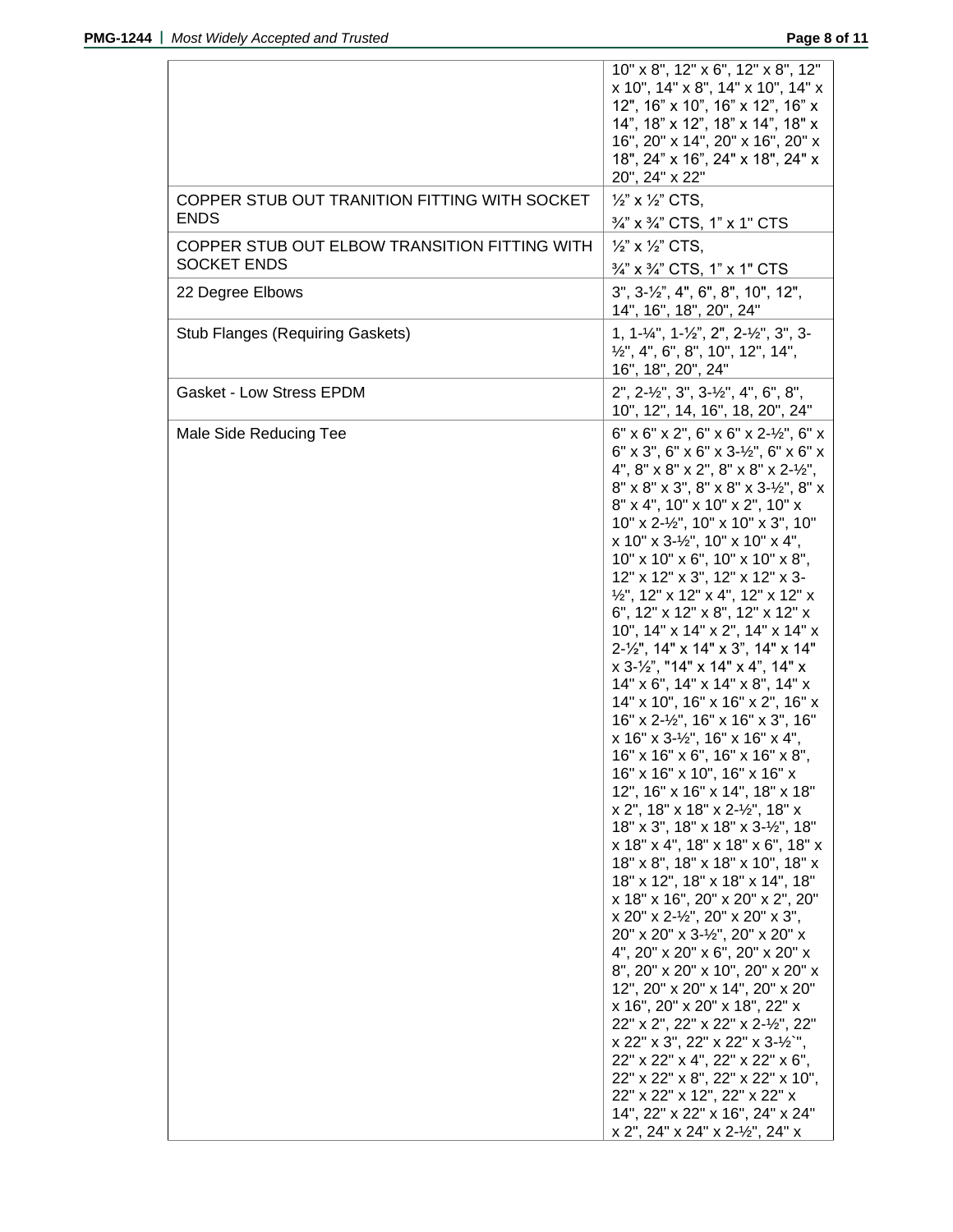|                                            | 24" x 3", 24" x 24" x 3-1/2", 24"                                                                                                                                                                    |
|--------------------------------------------|------------------------------------------------------------------------------------------------------------------------------------------------------------------------------------------------------|
|                                            | x 24" x 4", 24" x 24" x 6", 24" x                                                                                                                                                                    |
|                                            | 24" x 8", 24" x 24" x 10", 24" x                                                                                                                                                                     |
|                                            | 24" x 12", 24" x 24" x 14", 24"                                                                                                                                                                      |
|                                            | x 24" x 16", 24" x 24" x 18",<br>24" x 24" x 20", 24" x 24" x 22"                                                                                                                                    |
|                                            |                                                                                                                                                                                                      |
| <b>Female Side Fusion Reducing Tee</b>     | $3''$ x $3''$ x $1-\frac{1}{4}$ , $3''$ x $3''$ x $1-\frac{1}{2}$ ,                                                                                                                                  |
|                                            | $3''$ x $3''$ x $2''$ , $3-\frac{1}{2}''$ x $3-\frac{1}{2}''$ x 1-                                                                                                                                   |
|                                            | $\frac{1}{4}$ , 3- $\frac{1}{2}$ x 3- $\frac{1}{2}$ x 1- $\frac{1}{2}$ , 3- $\frac{1}{2}$ x<br>$3-1/2$ " x 2", 4" x 4" x 1- $1/4$ ", 4" x                                                            |
|                                            | $4"$ x 1- $\frac{1}{2}$ ", 4" x 4" x 2", 4" x 4" x                                                                                                                                                   |
|                                            | 2-1/2", 4" x 4" x 3", 6" x 6" x 1-                                                                                                                                                                   |
|                                            | $\frac{1}{2}$ ", 6" x 6" x 2", 6" x 6" x 2- $\frac{1}{2}$ ",                                                                                                                                         |
|                                            | $6''$ x $6''$ x $3''$ , $8''$ x $8''$ x $1-\frac{1}{4}$ , $8''$ x                                                                                                                                    |
|                                            | 8" x 1-1/2", 8" x 8" x 2", 8" x 8" x                                                                                                                                                                 |
|                                            | $2 - \frac{1}{2}$ , $8$ " x $8$ " x $3$ ", $10$ " x $10$ " x                                                                                                                                         |
|                                            | $1 - \frac{1}{4}$ ", 10" x 10" x 1- $\frac{1}{2}$ ", 10" x                                                                                                                                           |
|                                            | 10" x 2", 10" x 10" x 2-1/2", 10" x                                                                                                                                                                  |
|                                            | 10" x 3", 12" x 12" x 1-1/4", 12"                                                                                                                                                                    |
|                                            | x 12" x 1-1/2", 12" x 12" x 2",                                                                                                                                                                      |
|                                            | 12" x 12" x 2-1/2", 12" x 12" x                                                                                                                                                                      |
|                                            | 3", 14" x 14" x 1-1/4", 14" x 14"                                                                                                                                                                    |
|                                            | x 1-1/2", 14" x 14" x 2", 14" x                                                                                                                                                                      |
|                                            | 14" x 2-1/2"                                                                                                                                                                                         |
| PEX Adapter, with Lead Free Brass - Type A | $\frac{1}{2}$ " x $\frac{1}{2}$ ", $\frac{3}{4}$ " x 5/8", $\frac{3}{4}$ " x $\frac{1}{2}$ ", $\frac{3}{4}$ "<br>$x \frac{3}{4}$ , 1" x 1", 1 x 1- $\frac{1}{4}$ "                                   |
| <b>Ball Valve</b>                          | $\frac{1}{2}$ , $\frac{3}{4}$ , $\frac{1}{2}$ , $\frac{1}{2}$ , $\frac{1}{4}$ , $\frac{1}{4}$ , $\frac{1}{4}$ , $\frac{1}{2}$ , $\frac{1}{2}$ , $\frac{1}{2}$ , $\frac{1}{3}$ ,<br>$3 - \frac{1}{2}$ |
| <b>Electrofusion Reducer</b>               | $3\frac{1}{2}$ " x 3 $\frac{1}{2}$ " x 2", 3- $\frac{1}{2}$ " x 3- $\frac{1}{2}$ " x                                                                                                                 |
|                                            | $3$ ", $4$ " x $4$ " x $2$ ", $4$ " x $4$ " x $3$ ", $4$ "                                                                                                                                           |
|                                            | x 4" x 3'2", 6" x 6" x 2", 6" x 6"                                                                                                                                                                   |
|                                            | $x 3$ ", 6" $x 6$ " $x 3$ - $\frac{1}{2}$ ", 6" $x 6$ " $x$                                                                                                                                          |
|                                            | 4", $8$ " x $8$ " x $3$ ", $8$ " x $8$ " x $3$ - $\frac{1}{2}$ ",                                                                                                                                    |
|                                            | 8" x 8" x 4", 8" x 8" x 6", 10" x                                                                                                                                                                    |
|                                            | $10"$ x 3", $10"$ x $10"$ x $3-\frac{1}{2}$ ", $10"$                                                                                                                                                 |
|                                            | $x$ 10" $x$ 4", 10" $x$ 10" $x$ 6", 10" $x$                                                                                                                                                          |
|                                            | $10" \times 8"$                                                                                                                                                                                      |
| <b>Electrolet with Rigid Under Clamp</b>   | $1 - \frac{1}{4}$ " x $\frac{3}{4}$ ", $1\frac{1}{2}$ " x $\frac{3}{4}$ ", $2$ " x $\frac{3}{4}$ ",                                                                                                  |
|                                            | $2-\frac{1}{2}$ " x $\frac{3}{4}$ ", $3$ " x $\frac{3}{4}$ ", $1-\frac{1}{4}$ " x $1$ ",                                                                                                             |
|                                            | 1-1/2" x 1", 2" x 1", 2-1/2" x 1", 3"<br>x 1", 4" x 1", 2" x 1-1/4", 2-1/2" x                                                                                                                        |
|                                            | 1", $3" \times 1"$ , $4" \times 1"$ , $2" \times 1$ - $\frac{1}{4"}$ ,                                                                                                                               |
|                                            | $2 - \frac{1}{2}$ " x 1 - $\frac{1}{4}$ ", 2" x 1 - $\frac{1}{2}$ ", 2" x 2",                                                                                                                        |
|                                            | $3''$ x 2", $3-\frac{1}{2}$ " x 2", $4''$ x 2"                                                                                                                                                       |
|                                            | $3\frac{1}{2}$ " x $\frac{3}{4}$ ", 4" x $\frac{3}{4}$ ", 6" x 3/4",                                                                                                                                 |
| <b>Electrolet with Belt</b>                | 4" x 1", 6" x 1", 8" x 1", 10" x                                                                                                                                                                     |
|                                            | 1", 12" x 1", 3" x 1-1/4", 3-1/2" x                                                                                                                                                                  |
|                                            | $1 - \frac{1}{4}$ , 4" x 1- $\frac{1}{4}$ ", 6" x 1- $\frac{1}{4}$ ", 8" x                                                                                                                           |
|                                            | $1 - \frac{1}{4}$ ", 10" x 1- $\frac{1}{4}$ ", 12" x 1- $\frac{1}{4}$ ",                                                                                                                             |
|                                            | $3''$ x 1-1/2", $3-1/2''$ x 1-1/2", 4" x                                                                                                                                                             |
|                                            | $1 - \frac{1}{2}$ ", 6" x $1 - \frac{1}{2}$ ", 8" x $1 - \frac{1}{2}$ ",                                                                                                                             |
|                                            | $10"$ x 1-1/2", 12" x 1-1/2", 6" x                                                                                                                                                                   |
|                                            | 2", 8" x 2", 10" x 2", 12" x 2",                                                                                                                                                                     |
|                                            | $3 - \frac{1}{2}$ " x 2 1/2", 4" x 2- $\frac{1}{2}$ ", 6" x                                                                                                                                          |
|                                            | $2 - \frac{1}{2}$ , $8$ " x $2 - \frac{1}{2}$ ", $10$ " x $2 - \frac{1}{2}$ ",                                                                                                                       |
|                                            | 12" x 2-1/2", 3" x 3", 3-1/2" x 3",                                                                                                                                                                  |
|                                            | 4" x 3", 6" x 3", 8" x 3", 10" x<br>3", 12" x 3", 3 1/2" x 3-1/2", 6" x                                                                                                                              |
|                                            | $3 - \frac{1}{2}$ ", $8$ " x $3 - \frac{1}{2}$ ", $10$ " x $3 - \frac{1}{2}$ ",                                                                                                                      |
|                                            |                                                                                                                                                                                                      |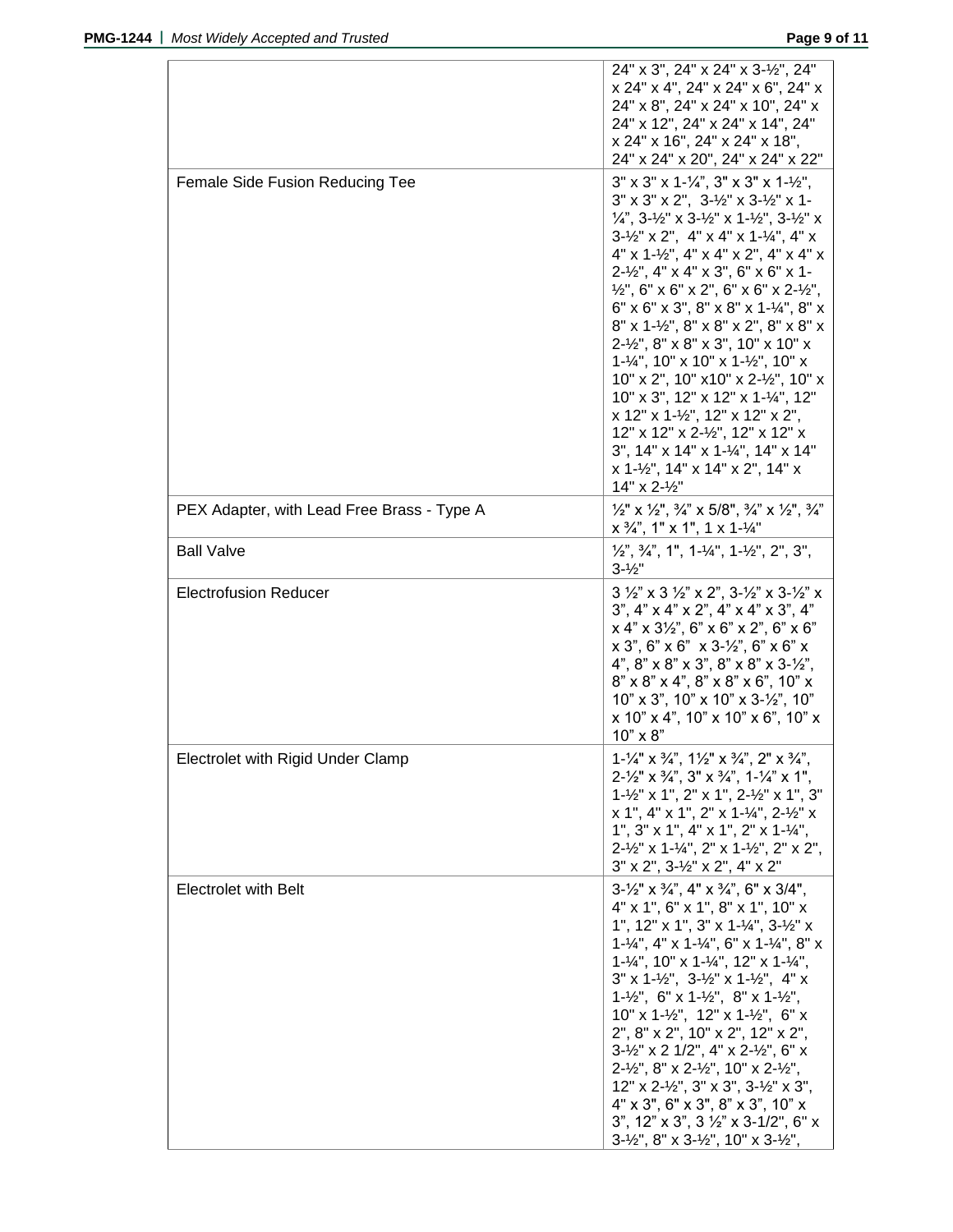|                                                                               | $12"$ x 3- $\frac{1}{2}$ ", 8"x 4", 10" x 4",<br>12" x 4"                                                                                                                                                                                                                                                                                                                                                                                                                                                                                                                                                                                                                                                                                                                                                                                                                                                                                                                                                                                                                 |
|-------------------------------------------------------------------------------|---------------------------------------------------------------------------------------------------------------------------------------------------------------------------------------------------------------------------------------------------------------------------------------------------------------------------------------------------------------------------------------------------------------------------------------------------------------------------------------------------------------------------------------------------------------------------------------------------------------------------------------------------------------------------------------------------------------------------------------------------------------------------------------------------------------------------------------------------------------------------------------------------------------------------------------------------------------------------------------------------------------------------------------------------------------------------|
| High Volume Electrolet with Belt                                              | 8" x 3", 10" x 3", 12" x 3", 14" x<br>$3$ ", $16$ " x $3$ ", $18$ " x $3$ ", $20$ " x $3$ ",<br>22" x 3", 24" x 3", 12" x 6", 14"<br>x 6", 16" x 6", 18" x 6", 20" x<br>6", 22" x 6", 24" x 6", 14" x 8",<br>16" x 8", 18" x 8", 20" x 8", 22"<br>x 8", 24" x 8"                                                                                                                                                                                                                                                                                                                                                                                                                                                                                                                                                                                                                                                                                                                                                                                                          |
| Electrolet with Ridgid Under Clamp and Lead Free PEX<br>Adapter               | $1 - \frac{1}{4}$ " x $\frac{1}{2}$ ", $1 - \frac{1}{4}$ " x 5/8", $1 - \frac{1}{4}$ " x<br>$\frac{3}{4}$ , 1- $\frac{1}{4}$ x 1", 1- $\frac{1}{4}$ " x 1- $\frac{1}{4}$ ", 1-<br>$\frac{1}{2}$ " x $\frac{1}{2}$ ", 1- $\frac{1}{2}$ " x 5/8", 1- $\frac{1}{2}$ " x<br>$\frac{3}{4}$ ", 1-1/ <sub>2</sub> " x 1", 1-1/ <sub>2</sub> " x 1-1/ <sub>4</sub> ", 2"<br>$x \frac{1}{2}$ , 2" $x \frac{5}{8}$ , 2" $x \frac{3}{4}$ , 2" $x \frac{1}{8}$ , 2"<br>$2''$ x 1- $\frac{1}{4}$ ", $2''$ x 1- $\frac{1}{2}$ ", $2''$ x2", 2<br>$\frac{1}{2}$ " x $\frac{1}{2}$ ", 2 $\frac{1}{2}$ " x 5/8", 2 $\frac{1}{2}$ " x<br>$\frac{3}{4}$ , 2 $\frac{1}{2}$ x 1", 2 $\frac{1}{2}$ x 1 $\frac{1}{4}$ , 3" x<br>$\frac{1}{2}$ ", 3" x 5/8", 3" x $\frac{3}{4}$ ", 3" x 1",<br>$3" \times 1-\frac{1}{4"$                                                                                                                                                                                                                                                                          |
| Electrolet with Belt and Lead Free PEX Adapter                                | $3''$ x 1-1/2", $3''$ x 2", $3-1/2''$ x $1/2''$ ,<br>$3 - \frac{1}{2}$ " x 5/8", $3 - \frac{1}{2}$ " x $\frac{3}{4}$ ", $3 - \frac{1}{2}$ "<br>$x$ 1- $\frac{1}{2}$ ", 3- $\frac{1}{2}$ " $x$ 2", 4" $x$ $\frac{1}{2}$ ", 4"<br>$x$ 5/8", 4" $x$ 3/4", 4" $x$ 1 $\frac{1}{2}$ ", 4" $x$<br>2", 6" x $\frac{1}{2}$ ", 6" x 5/8", 6" x $\frac{3}{4}$ ",<br>$6"$ x 1", 6" x 1- $\frac{1}{4}$ ", 6" x 1- $\frac{1}{2}$ ", 6"<br>x 2", 8" x 1", 8" x 1-1/4", 8" x 1-<br>$1/2$ ", 8" x 2", 10" x 1", 10" x 1-<br>$\frac{1}{4}$ ", 10" x 1- $\frac{1}{2}$ ", 10" x 2", 12" x<br>1", $12" \times 1-\frac{1}{4}$ ", $12" \times 1-\frac{1}{2}$ ", $12"$<br>x 2"                                                                                                                                                                                                                                                                                                                                                                                                                    |
| Electrolet with Rigid Underclamp and Female Threaded NPT<br>Lead Free Adapter | $1\frac{1}{4}$ " x $\frac{1}{2}$ ", $1\frac{1}{4}$ " x $\frac{3}{4}$ ", $1\frac{1}{4}$ " x<br>1", 1- $\frac{1}{2}$ " x $\frac{1}{2}$ ", 1- $\frac{1}{2}$ " x $\frac{3}{4}$ ", 1- $\frac{1}{2}$ "<br>$x 1$ ", $2$ " $x 1/2$ ", $2$ " $x 3/4$ ", $2$ " $x 1$ ",<br>$2"$ x 1-1/4", $2"$ x 1-1/2", $2"$ x 2",<br>$2 - \frac{1}{2}$ " x $\frac{1}{2}$ ", $2 - \frac{1}{2}$ " x $\frac{3}{4}$ ", $2 - \frac{1}{2}$ " x<br>1", $2-\frac{1}{2}$ " x 1- $\frac{1}{4}$ ", 3" x $\frac{1}{2}$ ", 3" x<br>$\frac{3}{4}$ ", 3" x 1", 3" x 2", 3-1/ <sub>2</sub> " x 1",<br>$3 - \frac{1}{2}$ " x 2", 4" x 2"                                                                                                                                                                                                                                                                                                                                                                                                                                                                           |
| Electrolet with Belt and Female Threaded NPT Lead Free<br>Adapter             | $3''$ x 1- $\frac{1}{4}$ ", $3''$ x 1- $\frac{1}{2}$ ", $3''$ x $3''$ ,<br>$3 - \frac{1}{2}$ " x $\frac{1}{2}$ ", $3 - \frac{1}{2}$ " x $\frac{3}{4}$ ", $3 \frac{1}{2}$ " x 3<br>$\frac{1}{2}$ " x 1 $\frac{1}{4}$ ", 3- $\frac{1}{2}$ " x 1- $\frac{1}{2}$ ", 3- $\frac{1}{2}$ " x<br>$2 - \frac{1}{2}$ , $3 - \frac{1}{2}$ x 3", $3 - \frac{1}{2}$ x 4", 4" x<br>$\frac{1}{2}$ , 4" x $\frac{3}{4}$ ", 4" x 1- $\frac{1}{4}$ ", 4" x 1-<br>$\frac{1}{2}$ , 4" x 2", 4" x 2- $\frac{1}{2}$ ", 4" x 3",<br>$6''$ x $\frac{1}{2}$ , $6''$ x $\frac{3}{4}$ , $6''$ x 1", $6''$ x<br>$1 - \frac{1}{4}$ ", 6" x $1 - \frac{1}{2}$ ", 6" x 2", 6" x 2-<br>$\frac{1}{2}$ , 6" x 3", 8" x $\frac{3}{4}$ ", 8" x 1", 8"<br>$x$ 1- $\frac{1}{4}$ ", 8" $x$ 1- $\frac{1}{2}$ ", 8" $x$ 2", 8" $x$<br>$2-\frac{1}{2}$ ", $8$ " x 3", $8$ " x 4", $10$ " x $\frac{3}{4}$ ",<br>10" x 1", 10" x 1-1/4", 10" x 1-<br>$1/2$ ", 10" x 2", 10" x 2- $1/2$ ", 10" x<br>3", 10" x 4", 12" x 3/4", 12" x 1",<br>12" x 1-1/4", 12" x 1-1/2", 12" x<br>2", 12" x 2-1/2", 12" x 3", 12" x<br>4" |
| Electrolet with Rigid Underclamp and Male Threaded NPT<br>Lead Free Adapter   | $1\frac{1}{4}$ " x $\frac{1}{2}$ ", $1\frac{1}{4}$ " x 3/4", $1\frac{1}{4}$ " x 1",<br>$1 \frac{1}{2}$ " x $\frac{1}{2}$ ", $1 \frac{1}{2}$ " x $3/4$ ", $1 \frac{1}{2}$ " x<br>1", $2$ " x $\frac{1}{2}$ ", $2$ " x $3/4$ ", $2$ " x $1$ ",<br>$2" \times 1\frac{1}{4}"$ , $2" \times 1\frac{1}{2}"$ , $2" \times 2"$ ,                                                                                                                                                                                                                                                                                                                                                                                                                                                                                                                                                                                                                                                                                                                                                  |